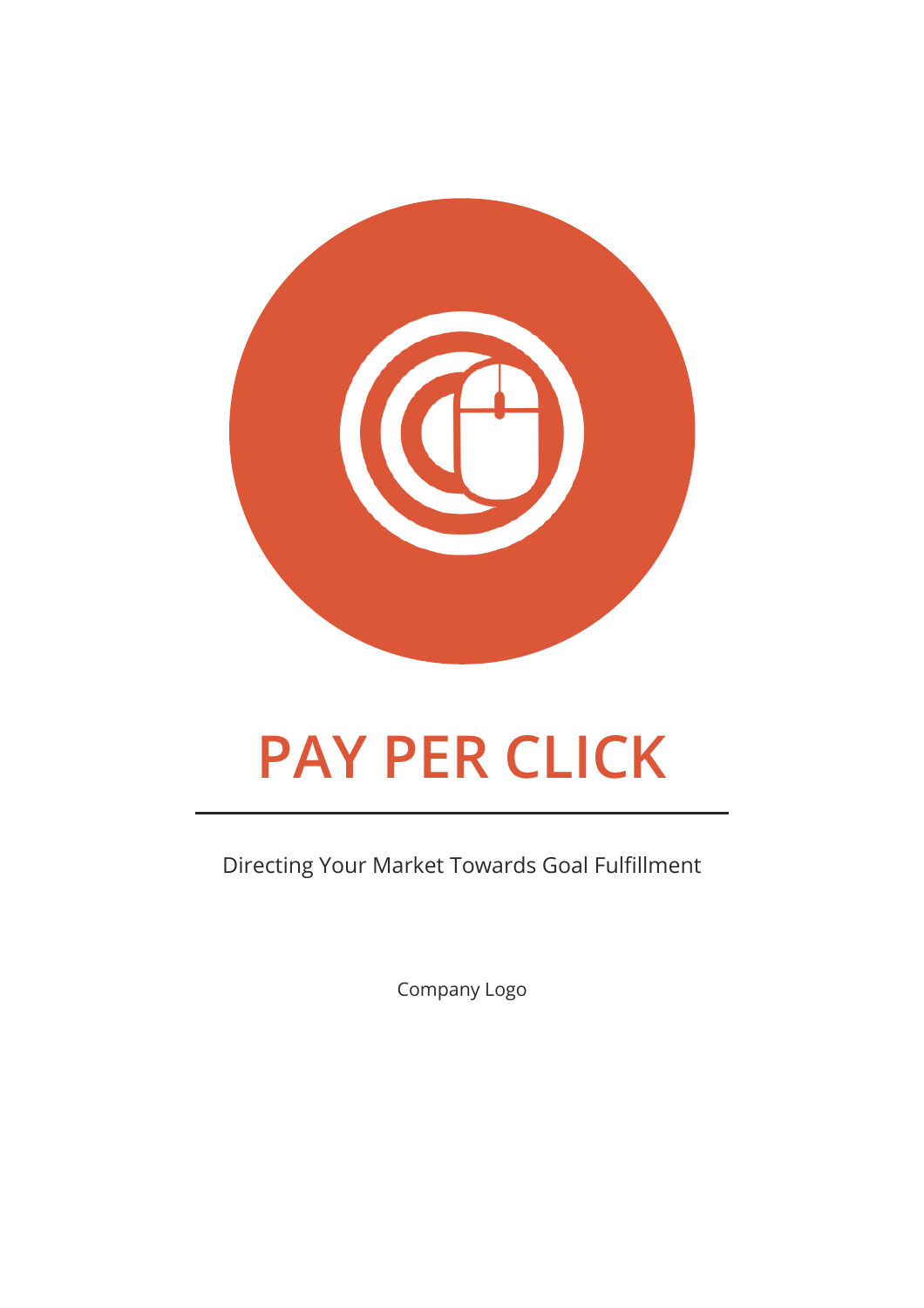# **TABLE OF CONTENTS**

Introduction 01

Chapter I PPC Campaign Management

03

Chapter II Funnels Optimization

06

Chapter III Ad Group Segmentation

07

Chapter IV Remarketing

08

Chapter V Conclusion 09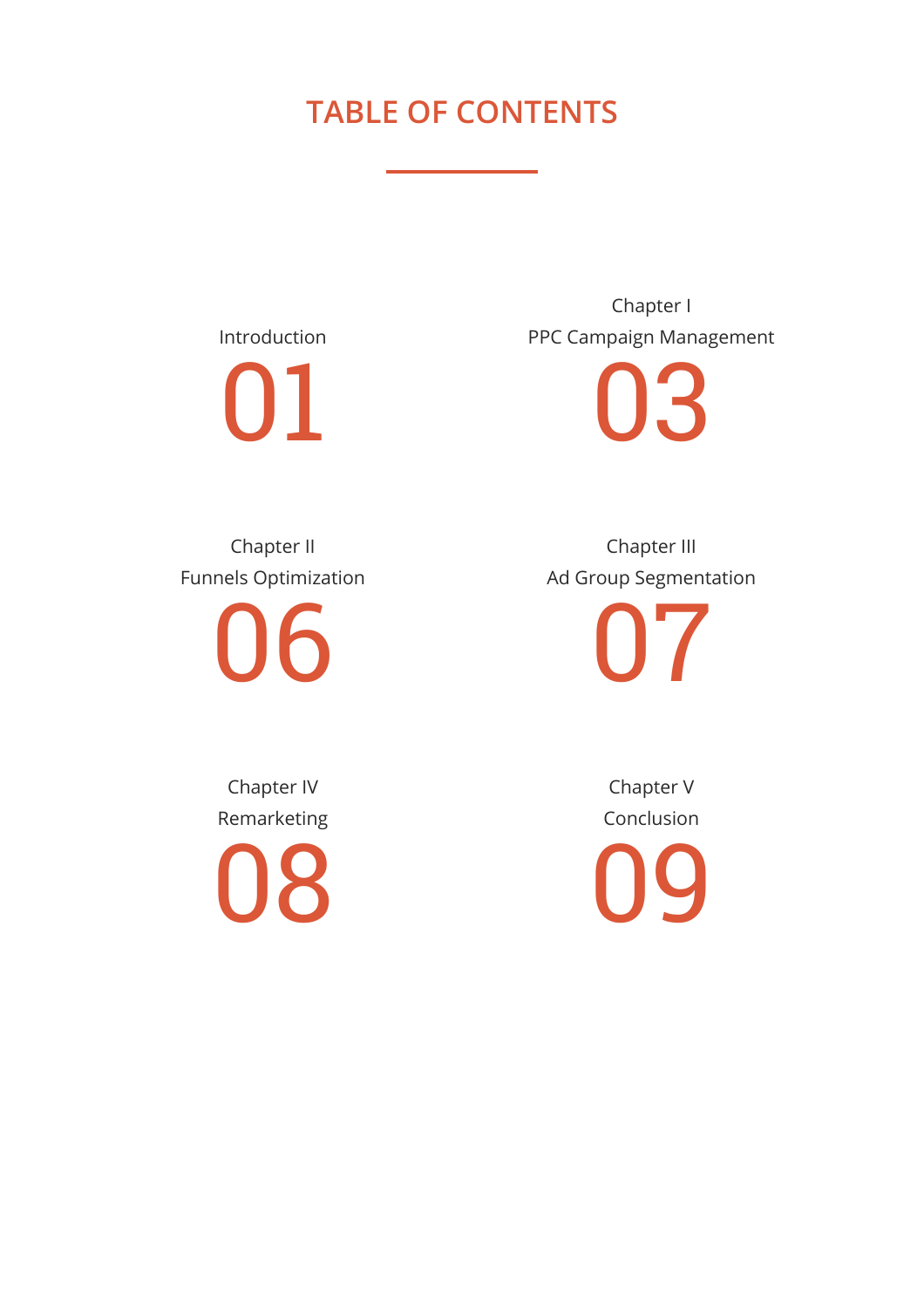# **INTRODUCTION**

Pay Per Click is a model of advertising where you pay each time your ad is clicked, rather than earning clicks organically.

Online marketing is more effective and efficient when your marketing strategies are targeted towards the right audience. With Adwords and pay per click marketing, you can easily segment your market and directly target and optimize your paid ad campaigns.

The numbers show the efficiency of PPC in online marketing campaigns.

| <b>CHECK OUT THESE STATS:</b> |                                                                                                                                                                                                   |
|-------------------------------|---------------------------------------------------------------------------------------------------------------------------------------------------------------------------------------------------|
|                               | U.S. internet advertising revenues hit \$15 billion in the 3rd<br>quarter of 2015, making it the highest quarter on record with<br>a 5 % increase from Q2 2015, which came in at \$14.3 billion.  |
|                               | Global total Internet advertising revenue is forecast to grow<br>from US\$135.42B in 2014 to US\$239.87B in 2019.                                                                                 |
|                               | Digital advertising was the fastest-growing category in 2014,<br>with a 16.1 percent increase in spending.                                                                                        |
|                               | Marketers spent \$4.4 billion on mobile advertising in the U.S.<br>in 2012. That figure doubled to \$8.5 million in 2013; and that<br>figure is projected to quadruple to \$31.1 billion by 2017. |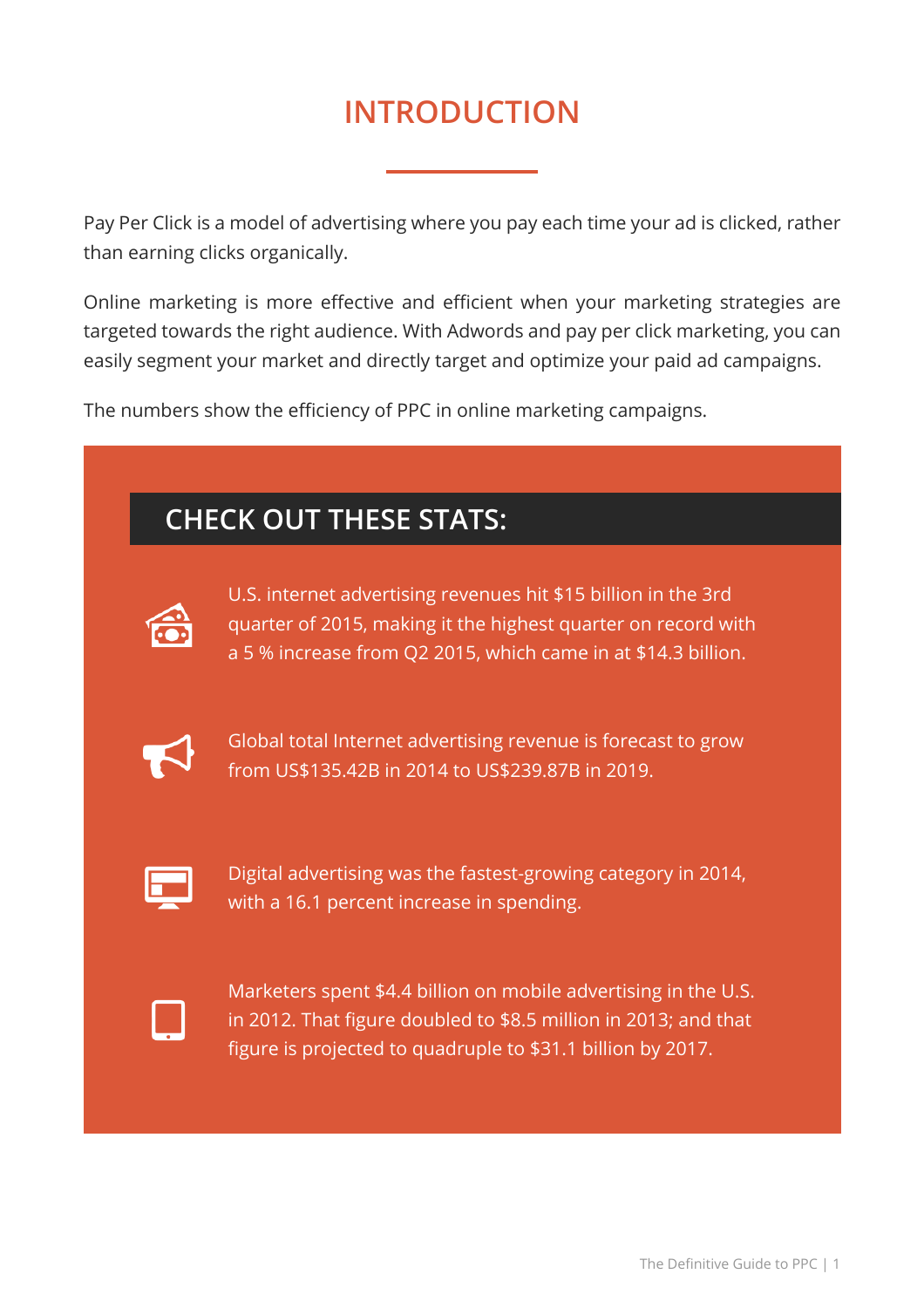

In 2015 more than a third of CMOs said that digital marketing will account for 75% or more of their spending within the next five years.

We give you the power to control your traffic and reach audiences at the right touch points. In this guide, you will learn how we maximize your PPC campaigns to bring in new leads and increase conversion rates at different touch points, giving you a higher ROI.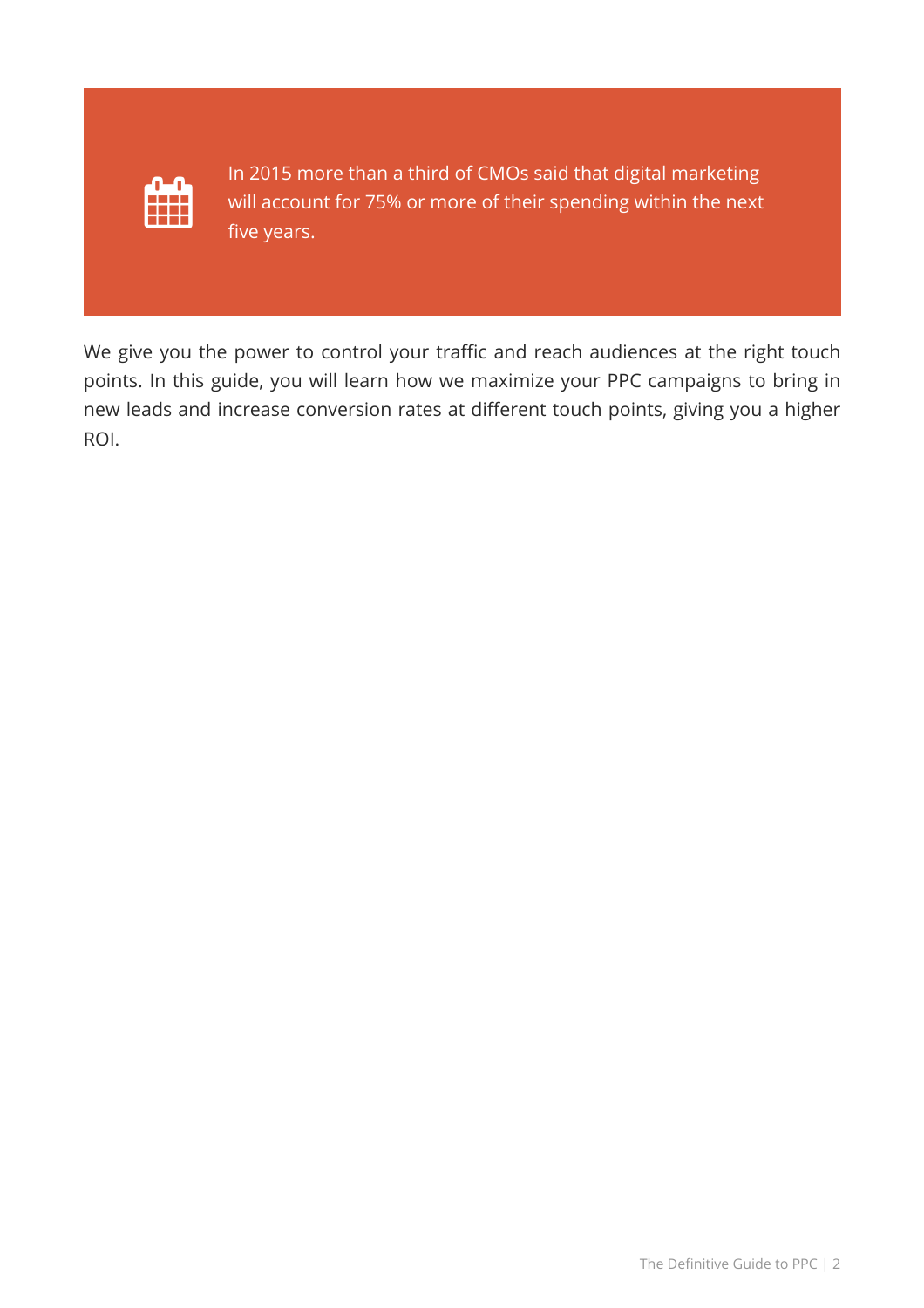# **PPC MANAGEMENT**

Ensuring the campaign is set up correctly from the start is critical. Let's go through the process below.

# **Campaign Goals**

It's very important that we start the campaign by gaining critical insights regarding the goals of the campaign.

### **Critical questions to ask include:**

- How will we know the campaign was successful?
- Do you want to build brand awareness?
- Do you want to increase traffic to the website?
- Do you want to increase sales?
- Do you want to increase leads?

Asking these critical questions gives us the foundation we need to build a successful campaign.

### **Research & Analysis**

#### **Keyword research:**

In order to target the correct audience, we need to choose keywords that they would use in order to find your products and services. It's a time consuming exercise, but absolutely necessary in order to build the foundation for a successful PPC campaign. Even though keyword research is one of the starting points for any campaign, it's a process that we revisited regularly in order to yield the best possible results for our clients.

### **Competitor & industry analysis:**

By completing a competitor and industry analysis, we can determine how your business stacks up against competitors in your industry. We need to determine: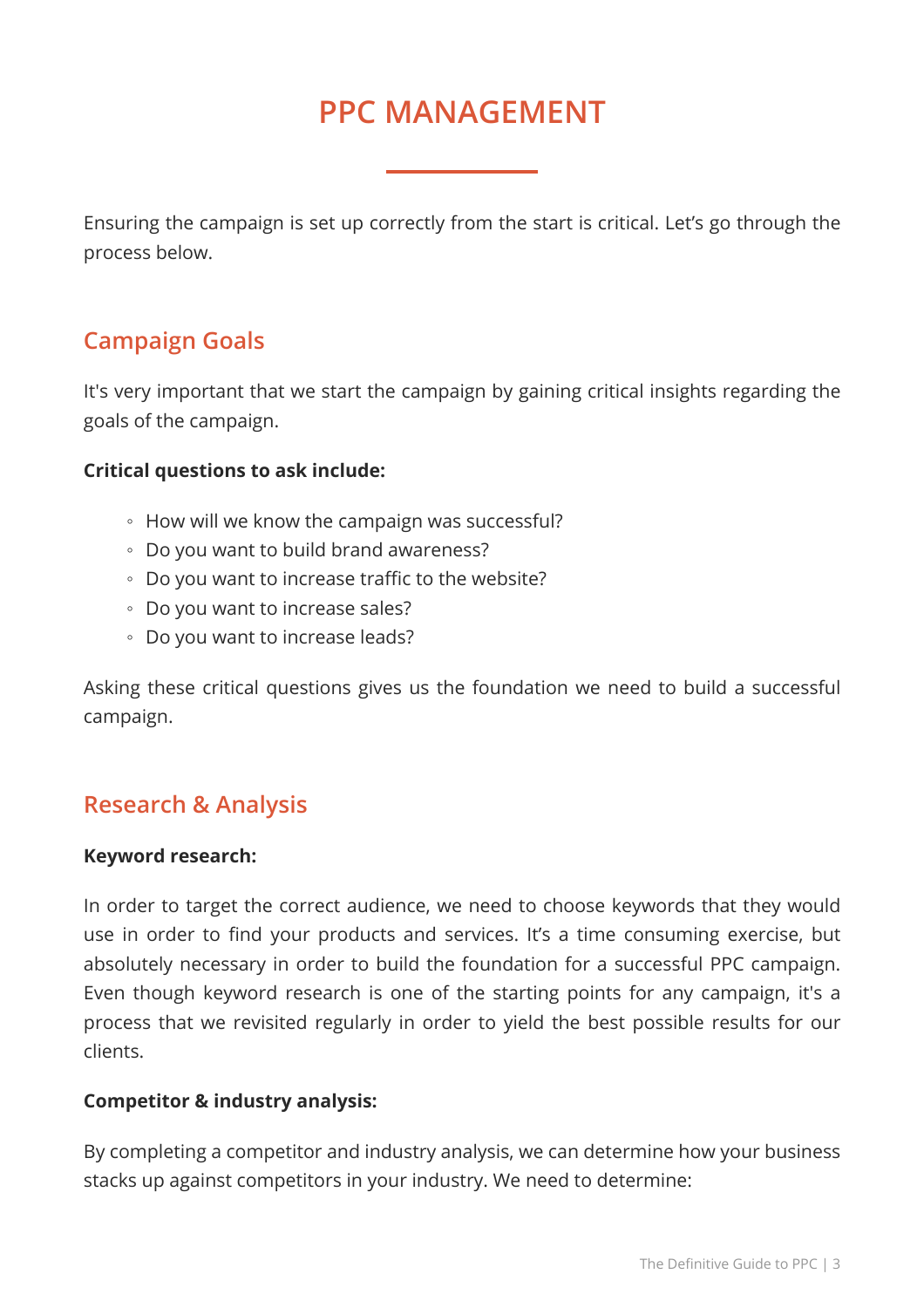- Who is dominating the ad space? Why?
- Where can we improve on what your competitors are doing?
- What strategies are they using?

This process allows us to identify threats that need to be addressed or opportunities we can take advantage of.

# **Ad Copy Optimisation**

The next step is creating and optimizing the copy to be used for the campaign. During this process we utilize the keywords we identified and create various permutations of the same ad.

This allows us to test various ads against each other in order to determine which ads yields the best ROI. Ad Copy Optimization never ends as audience and industry trends keep changing.

# **Landing Page Optimization**

Your landing page may either be an existing page on your website, or a dedicated landing page with content tailored towards a specific promotion you are running.

We optimize the content based on what part of the marketing funnel your target audience is in, keeping your campaign goals in mind every step of the way.

Landing page optimization includes both design and copy to ensure consistency between your website, brand message and ad copy.

# **Bidding Management**

Managing and monitoring bids is essential to maintaining a healthy PPC campaign. We use proven methodologies in order to define bidding strategies for our clients.

The bidding strategy is largely determined by the goal of the campaign as each goal requires a different bidding strategy.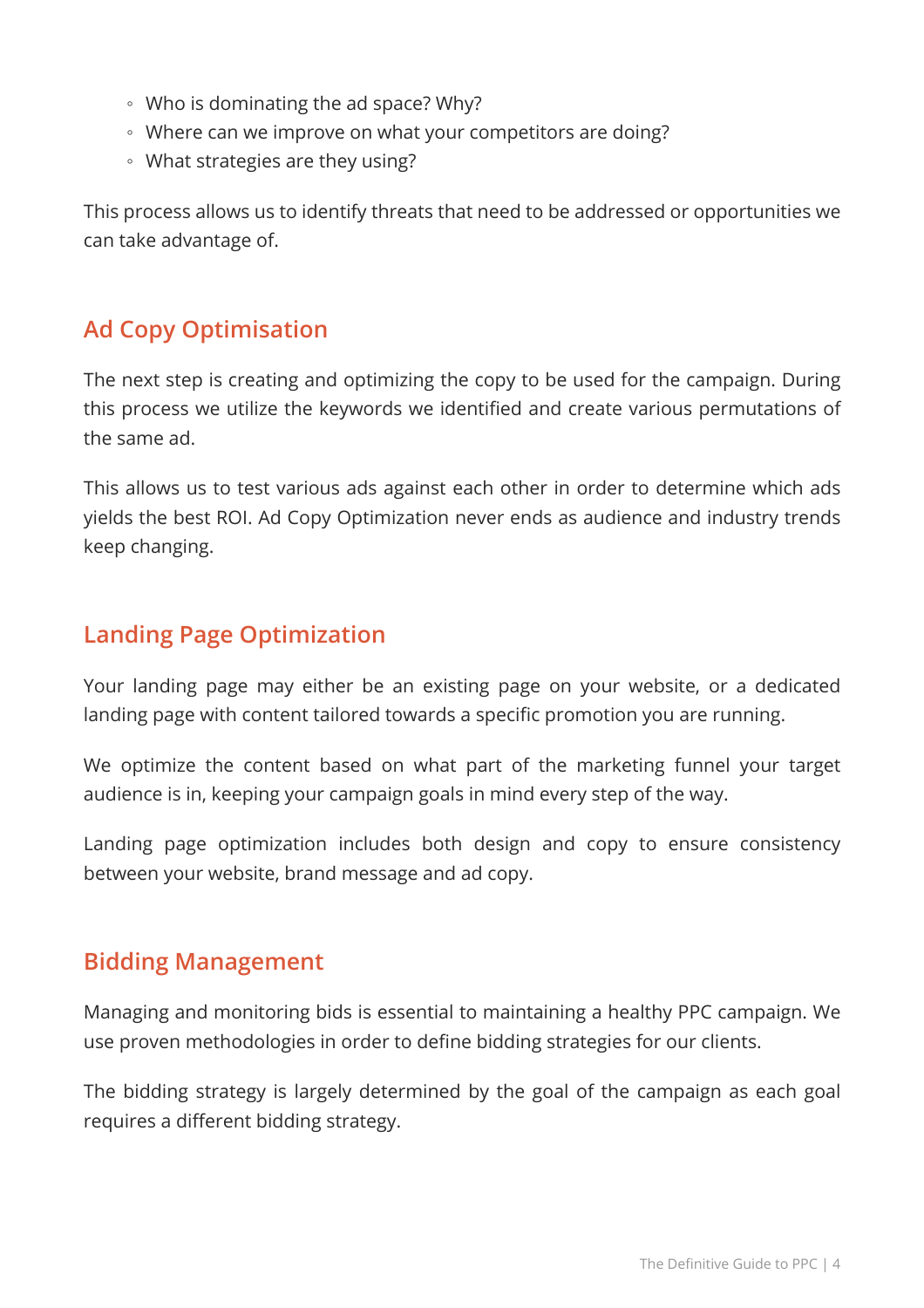#### **Important considerations:**

- Recommended budget for the entire campaign
- Cost per click (CPC) of each PPC ad
- Estimated gains from the ad campaign

These values play into the strategy to where we can get the keywords we want at the best price.

# **Campaign Tracking & Reporting**

We monitor and track campaigns continuously in order to gain insights on how our strategies are performing. We use the following as a base:

- Overall number of clicks & CTR (click through rate), which tells you how effective your copy is;
- Bounce rate and time spent on the landing page, both indicators of how effective your engagement and call to action is;
- Goal conversions, whether it is a sign-up, a download, or a purchase; and
- Return on investment, which shows how much your client made from the PPC ad campaign.

All the above metric form part of our monthly reporting to our clients.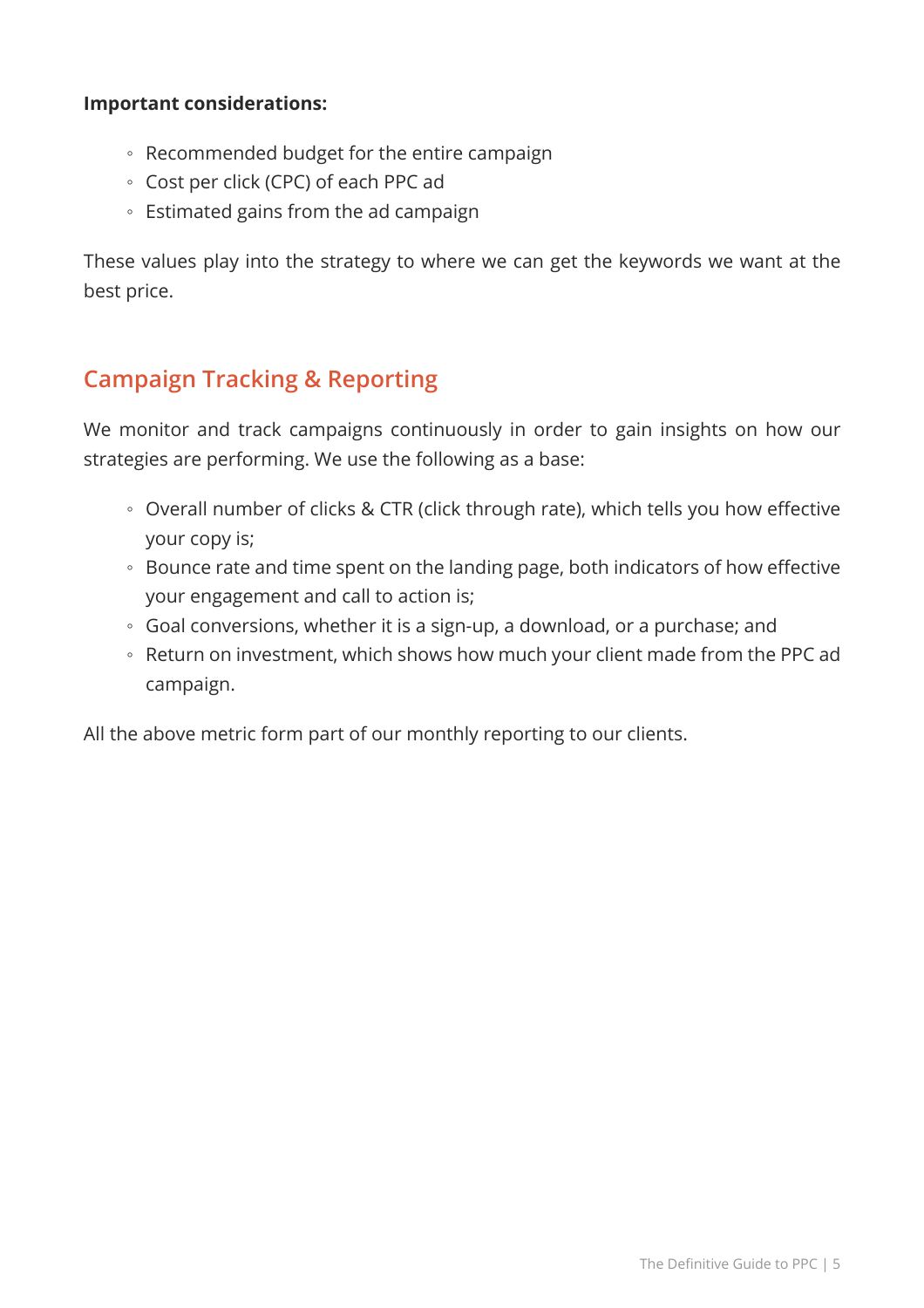# **FUNNELS OPTIMIZATION**

Using the funnel method to lead search engine users towards your desired goal is one of the most efficient marketing methods today. This strategy lets you lead visitors by the hand and direct traffic where you need it to go, when your audience is ready to move forward. This four-step process includes the following:

#### **KEYWORD CONTEXTUAL TARGETING**

Our keyword selection process involves looking at keyword competition, popularity among your target audience, and contextual relevance to your brand.

#### **PLACEMENT TARGETING**

It's important to know where to place your ads to reach the widest audience possible. We look for space in the websites of online influencers, industry leaders and high-traffic, high-authority pages.

#### **INTEREST CATEGORY MARKETING**

In this step, we will help you develop PPC marketing collateral based on your target audience's interests and placement in the marketing funnel. The conversion goals set for each market category will differ based on the funnel as well.

#### **REMARKETING**

This method lets you trail and target previous site visitors who have exited your page without fulfilling a goal conversion. It will be discussed in detail later on in this document.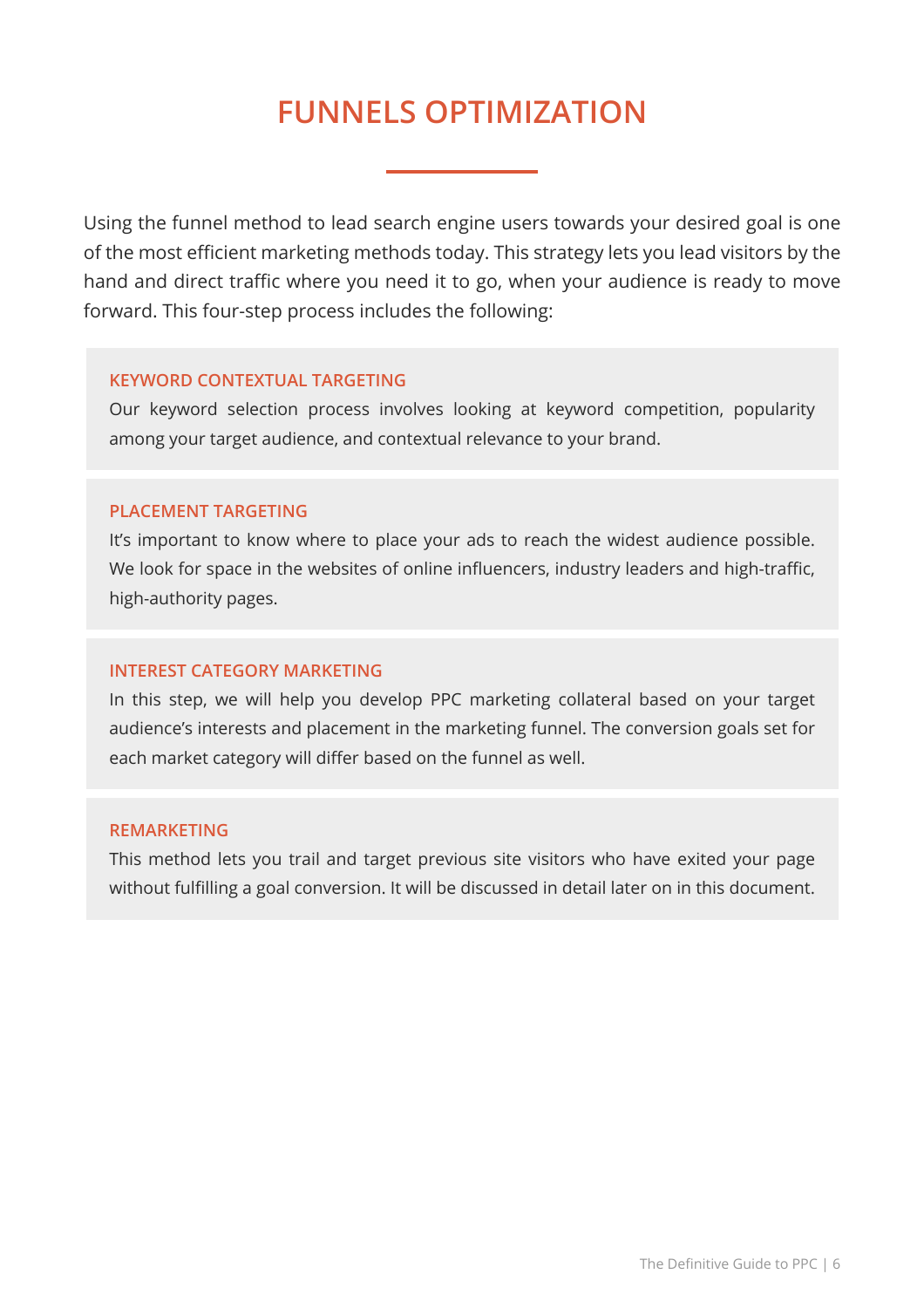# **AD GROUP SEGMENTATION**

Reaching out to specific niche markets effectively through PPC requires carefully planned targeted marketing. This is best achieved through a combination of keywordbased and profile-based ad group segmentation. Keyword research is described comprehensively in our other Keyword Research Guide. Profile segmentation, on the other hand, is a process that involves the following:

### **Selecting Profile Parameters**

The first step is identifying the possible ad groups we can create. For example, we can group your target audience based on their needs and interests, their location, their culture, or traffic source, among others.

### **Finding Viable Custom Segments**

Sticking to the basic marketing group (one based on their product/service interest) and on demographics as our only profile parameters will cause us to hit major challenges in terms of competition. We drill down into your audience's behavior by studying Analytics data and analyzing your audience's behavior. Information such as which page converts the most or which pages your visitors go to before completing a conversion goal allows us to group your audience accordingly and create targeted campaigns to lead them across their standard purchasing habits much faster and much more efficiently.

### **Lead Scoring**

In order to Maximize your budget to achieve the highest ROI we go a process of scoring your ad group segments. The scores are based on a combination of explicit factors, such as demographics, click rates and CPCs from past campaigns, and other quantifiable data, and on implicit factors like conversion history, purchase history, sales-readiness, data quality, and sentiment marketing efficiency.

*1*

*2*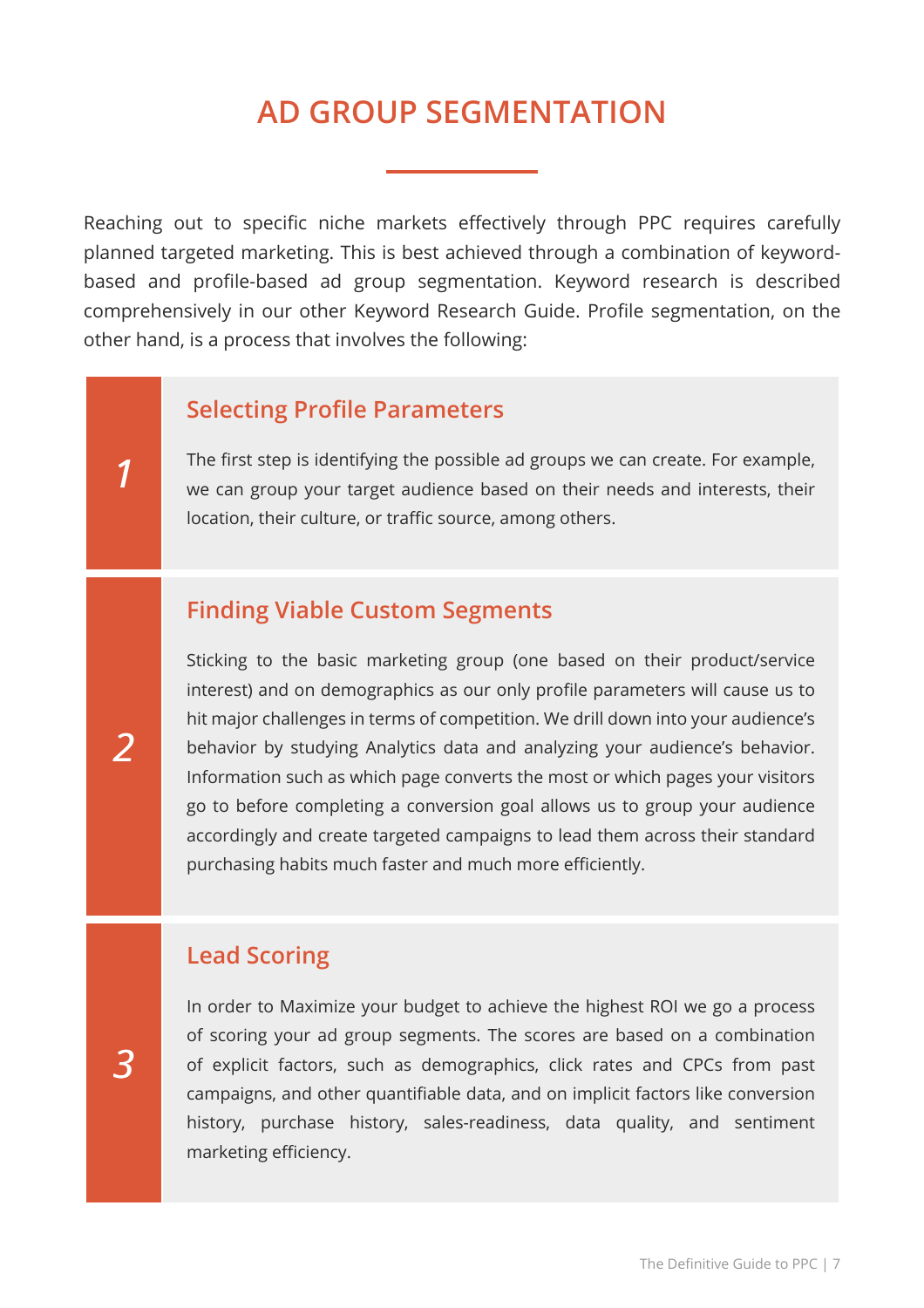# **REMARKETING**

Remarketing may be done as part of a funnel strategy, as previously mentioned, or as a standalone marketing strategy to control and direct traffic accordingly. It is one of the most effective strategies at funneling and directing traffic as it promotes brand recall each time your visitors see your ad, and it leads your audience back to your site when they are ready to complete a conversion goal.

### **Our Methodology**

#### **SEGMENT AUDIENCE**

In all of the pay per click campaigns, it's important to segment your audience in order to reach the most relevant people with appropriate retargeting ads. We segment your audience based on the pages of your site abandoned for example a specific product page.

#### **HAVE A CLEAN DESIGN & CLEAR CALL TO ACTION**

Because retargeting ads are not plain text ads and can be designed, we modify the look and feel to represent your brand more accurately. Keeping the message direct and urgent, making the layout clean, and ensuring the call to action stands out immediately are important parts of the process.

#### **OFFER YOUR BEST PRODUCTS & SERVICES**

We keep your message in line with your conversion goals. We look to offer promos, free downloads, packages, and new services, and highlight your unique selling points in the copy.

#### **OPTIMIZE YOUR LANDING PAGE**

If your landing page is an existing page in your website, we make sure it is well-optimized for both search engines and for visitors. If we find your pages unable to convert, you may need better copy, visuals, and stronger calls to action.